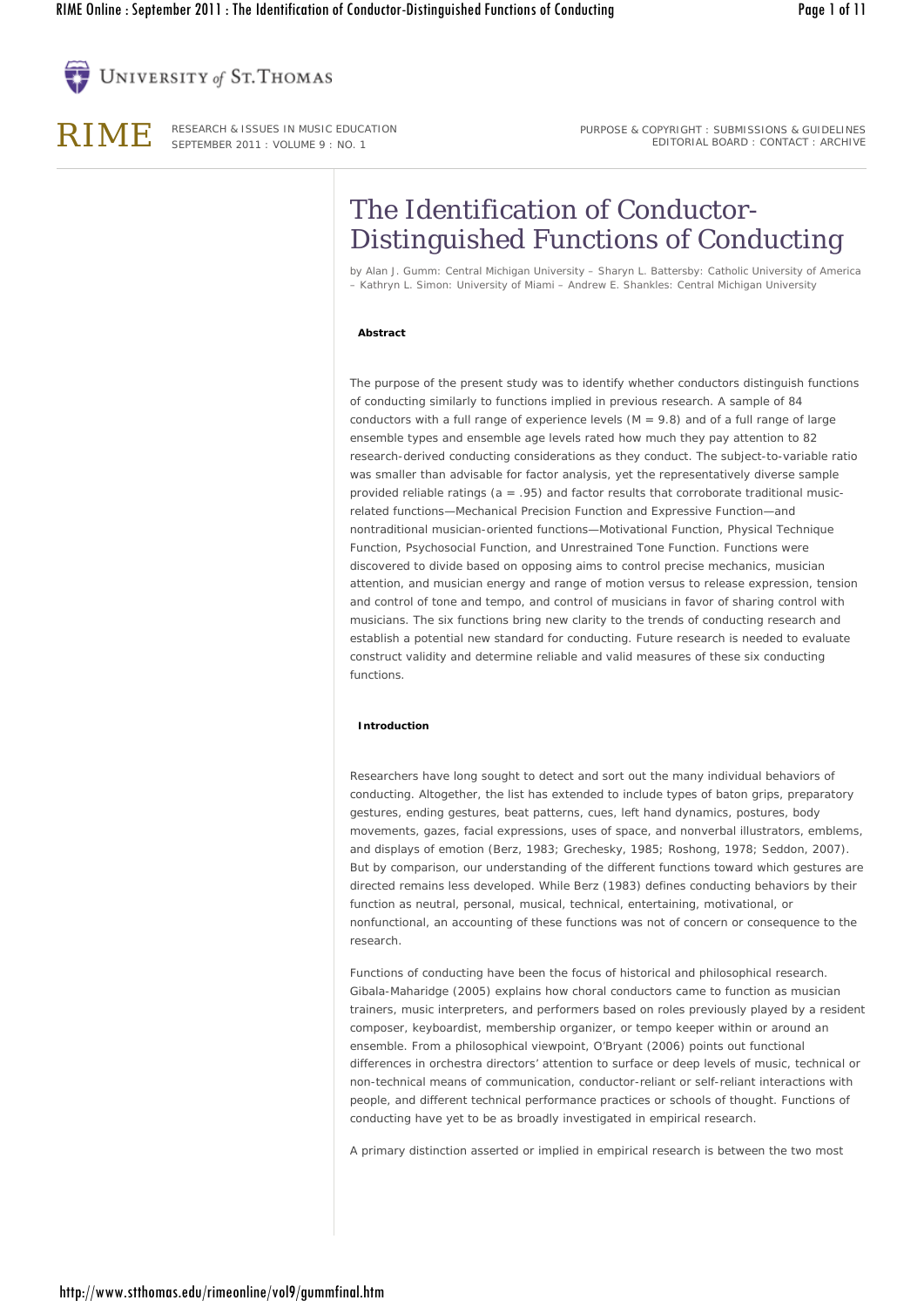traditional functions of conducting: surface-level mechanics of music versus deep-level interpretive expression of music. Wöllner & Auhagen (2008) found that the two functions are typically divided between the right hand for the mechanical organization of the ensemble and the left hand for expression, which leads to different perceptions and responses by musicians to the left and right of the conductor. Bergee (2005) found that novices focus more on surface levels of music and experts focus on deeper levels such as balance and style. Consistently, mechanical precision, more than expression, is shown to be the prevalent focus in both introductory and advanced conducting courses (Boardman, 2000; Chapman, 2008; Manfredo, 2008). Getting conductors to be more expressive—and less mechanically oriented, by implication—is the stated purpose in research of pedagogical methods such as Dalcroze Eurythmics (Baker, 1992; Dickson, 1992), Laban movement analysis (Gambetta, 2005; Holt, 1992; Plaag, 2006), kinesic nonverbal communication (Krudop, 2003; Mathers, 2009), theater-acting exercises (Baker, 1992; Running, 2008), and metaphorical gestures (Wis, 1993), with mime also posed as a potential source of expressive gestures (MacKay, 2008). Even the functions detected in a century of conducting textbooks, variously called timing, clarity of beat, meter/tempo, start-stop, profundity, and interpretive (Manternach (2009), fall within a dichotomy of mechanics versus expression.

Effective teaching research suggests a third function, to motivate musicians. Yarborough (1975) points out that the magnitude or intensity of conductor behavior effectively influences musicians' attitude and attention to the conductor. Byo (1990) shows that conductor intensity can be recognized and readily modeled by conducting students. The motivational function of intense conducting behaviors is confirmed in Gumm's (1993) detection of a nonverbal motivational factor of music teaching style and in Chagnon's (2001) finding that ensemble concentration and focus improve with changes in physical activity. Yet to be researched is whether conductors distinguish the motivational role of conducting apart from other functions of conducting.

A fourth function of conducting stated or implied in research is a technical function. Though O'Bryant (2006) poses this as a philosophical distinction of orchestra conductors, the effects of conducting on musicians' physical performance technique is most researched in the choral field. Chagnon (2001) reveals the use of movement by choral conductors to release tension, change energy levels, draw out tone, and improve vocal technique in singers. Fuelberth (2004) demonstrates that certain left hand conducting gestures lead to vocal tension in singers. Manternach (2009) shows that the conductor's type of preparatory gesture and head and shoulder movement influences whether singers move in helpful or detrimental ways during breathing, and further that singers can distinguish a "Singing Technique" function of conducting apart from "Entrance/Cutoff/Timing" and "Expressive Singing" functions. Yet to be researched is whether practicing conductors distinctly aim to meet the technical needs of musicians as they conduct.

A fifth function implied in the research field is a psychosocial function of collaboration between the conductor and ensemble musicians. Toney (2000) concludes that a collaborative approach was a crucial factor in the high level of performance of one expert conductor's choirs, and O'Bryant (2006) concludes that understanding and adjusting to group needs are more important to conducting than technique and mechanical precision. Cofer (1998) shows that collaboratively sharing the intentions of conducting gestures can improve response to conducting. Chagnon (2001) reveals how choral conductors sensitize musicians to gestures to improve their response, adapt movements from these interactions into their conducting, and otherwise draw the ensemble into helping interpret the music. Sharlow (2006) points out that conducting, among other activities in and out of the rehearsal room, builds a sense of community within an ensemble and that conductors work toward making a spiritual, emotional, and/or mystical connection with musicians in the ensemble. A further investigation of such connections and collaborations and whether conductors distinguish them as a separate conducting function is warranted.

The purpose of the present study was to identify whether conductors distinguish different functions of conducting, and whether their distinctions are similar to those implied in previous research. Specific research objectives were to (a) obtain reliable ratings of an extensive list of conducting considerations drawn from previous research, (b) identify global factors, dimensions, or constructs of conducting as distinguished by conductors, (c)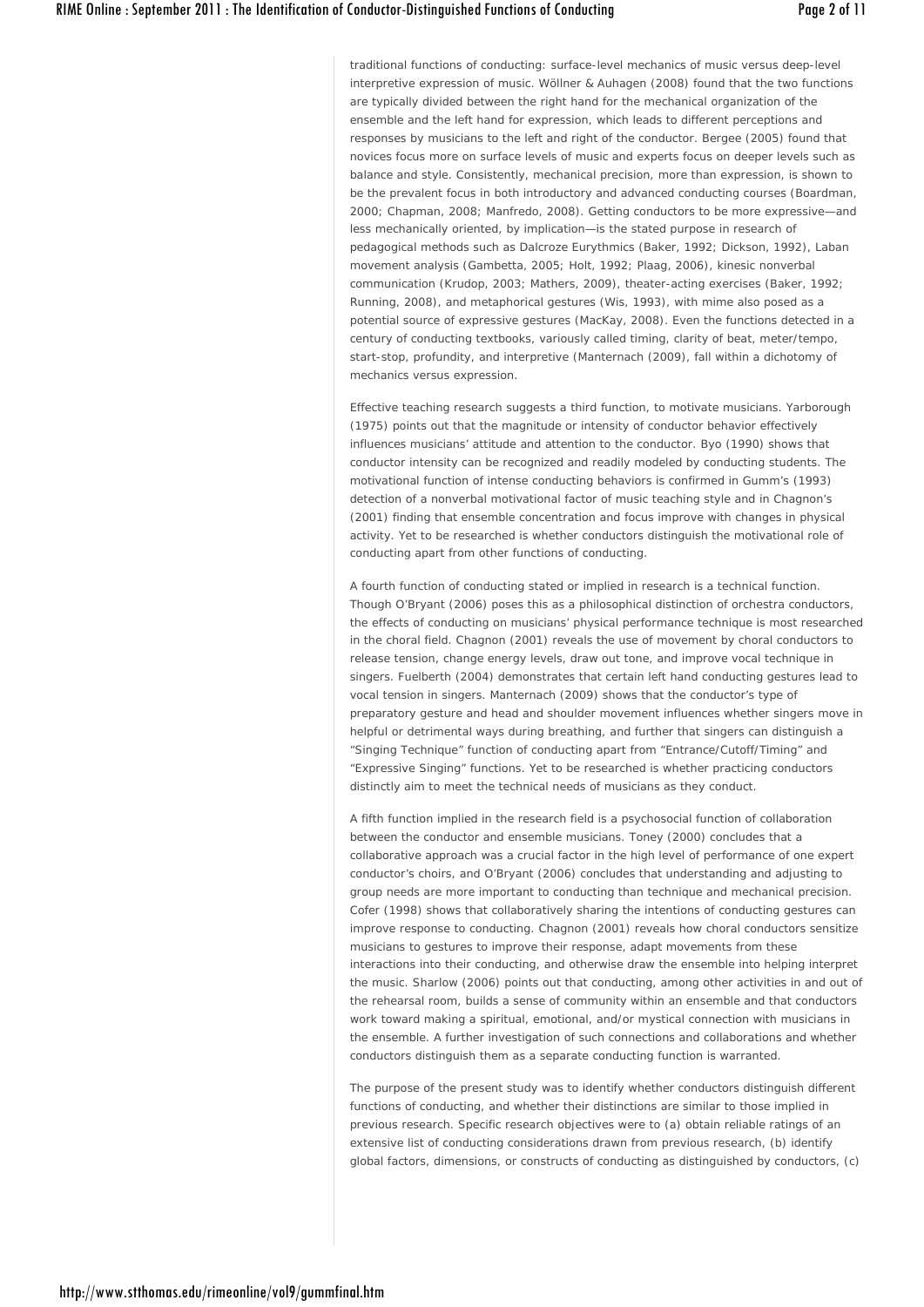infer the function represented by each identified factor, and (d) verify the similarity between functions identified in the present study and functions implied in previous research. The development of a conclusive measure of conducting functions was not an objective of the present study.

## **Method**

Data were collected on a survey form that asked for background information and for ratings of a list of conducting considerations compiled from previous related research. An initial compiled list of survey items was evaluated by co-investigators for design and clarity, or face validity, and for uniqueness of each item and thoroughness of the entire set of items, or content validity, resulting in a list of 82 items for use in the present study. Participants were asked to rate on a scale of *none, least, occasional, frequent*, and *most*  how much attention they give to each issue as they conduct, a method designed to infer functions based on variations in conductor ratings instead of asking conductors to directly associate conducting considerations with any list of functions preconceived by researchers.

Data were collected during fall semester 2009 at three university sites, one in eastern, one in southeastern, and one in central United States. Approximately 500 invitations and surveys were distributed by hand and through departmental electronic email lists, with the approximation accounting for an unconfirmed number of successful contacts through each university email list, duplicate invitations through both manners of invitation, and the exact number of surveys indirectly distributed to area music teachers remaining unknown. Data were collected on a volunteer basis of those willing to complete this length of survey during the course of a semester, with reminders sent out across a two week period to encourage a higher return rate. Even so, only 84 surveys were submitted with complete enough information for use in the research, which represents an approximate 16.8% return rate and a 1:1 subject-to-variable ratio. Based on background information data, participants had an average of 9.8 years of experience, including 16 first year conducting students, 24 with two to four years of conducting training or experience, 14 with five to 10 years of experience, 14 with 11 to 20 years of experience, 11 participants with 21 to 40 years of experience, and five who did not provide background information. Thirty-five designated themselves as primarily band directors, 13 as orchestra conductors, and 31 as choral directors. Six stated that they had the most experience conducting children, nine had the most experience with middle level, 27 with high school, 35 with college-age (college-ensemble conductors and student-conductors), and seven with adult-age musicians.

For the first research objective of obtaining reliable ratings, alpha reliability was computed for the full set of survey items and with each item removed. For the second research objective, because functions were assumed to be interrelated, principal axis factoring or common factor analysis with Varimax rotation was used to analyze the variance in common between survey items, instead of more divisive factoring techniques used to analyze the unique variance of discrete constructs. In determining the appropriate factor solution, a combination of criteria summarized by Asmus (1989) was considered, including the eigenvalue-of-one criterion, breaks in the scree test graph of eigenvalues, the interpretability of the factors, and the amount of variance accounted by the factors. Because particular conducting issues drawn from the research may turn out to be ambiguous or divided in function, it was expected in the present study that most but not all survey items would load clearly into particular factors, yet that cross loadings on multiple factors would still be helpful in interpreting the function represented by each factor.

## **Results**

An alpha reliability of .95 resulted for the set of 82 survey items. Alpha reliability increased to .97 with the item "Expressing the mood of the music" removed, and lowered with the removal of any other survey item.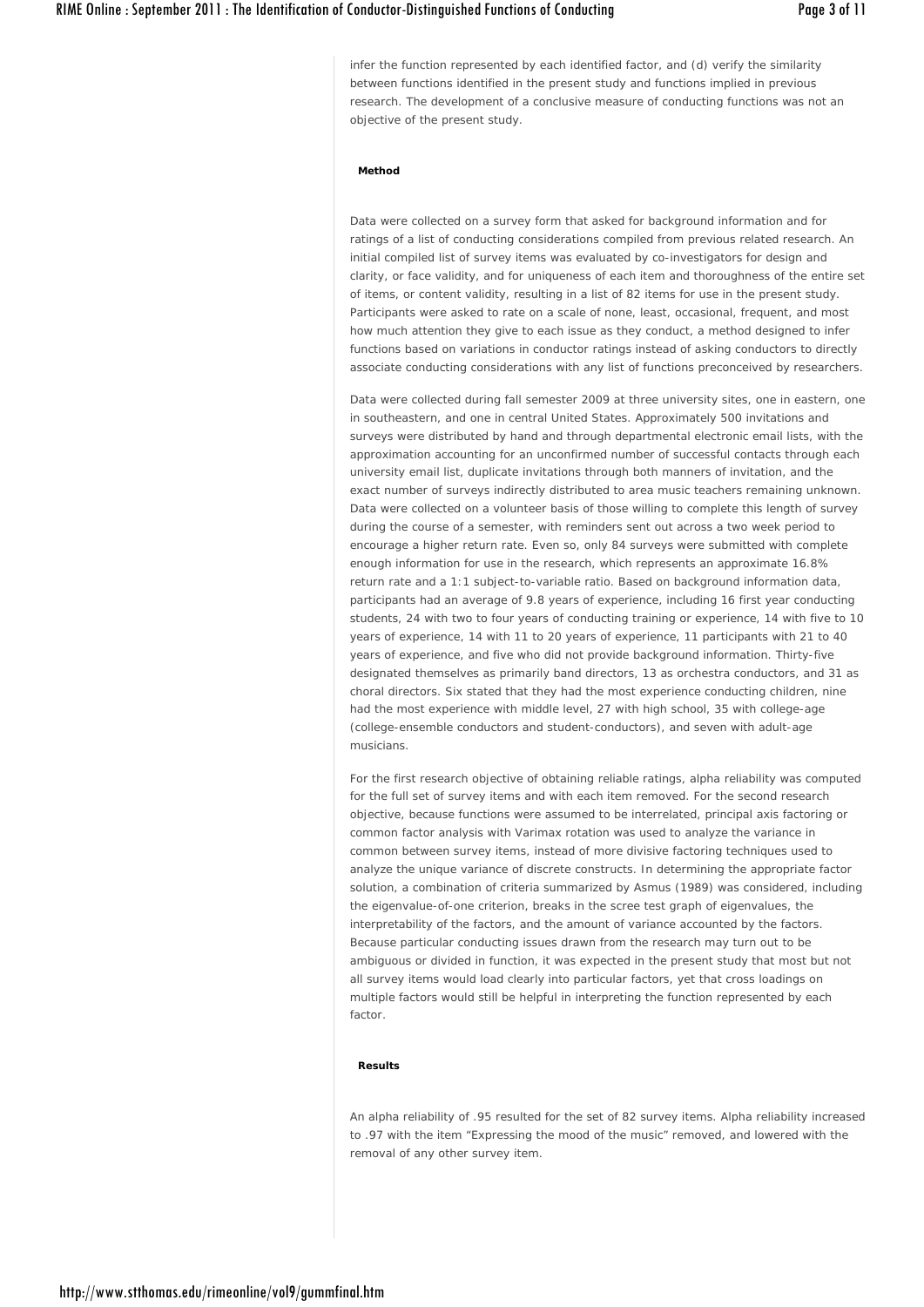Compared to a 3:1 subject-to-item ratio suggested by Asmus (1989) for factor analysis, a 1:1 ratio was achieved in the present study. A 23-factor solution accounting for 80% of ratings variance resulted based on the default eigenvalue-of-one criterion, but it lacked adequate numbers of items per factor. Four factors remained consistent from the four- to seven-factor solutions, with the six-factor solution (see Tables 1, 2, and 3) chosen based on clear interpretability of the entire set of factors and adequate number of items per factor. Though it accounted for only 46.7% of variance in survey ratings, the seven-, eight-, and nine-factor solutions explained minimal additional variance and additional factors had few strong loadings. No factor loadings of .30 or higher resulted for the items "Left hand mirroring of right hand patterns" and "Expressing the mood of the music."

## Table 1

*Factor Solution: Mechanical and Expressive Functions*

| Survey Items                                                         | Factors (Conducting Functions) |                |     |                |        |     |
|----------------------------------------------------------------------|--------------------------------|----------------|-----|----------------|--------|-----|
|                                                                      | $\mathbf{1}$                   | $\overline{2}$ | 3   | $\overline{4}$ | 5      | 6   |
| 1. Mechanical Function                                               |                                |                |     |                |        |     |
| Clear indications of rhythm.                                         | .67                            |                |     |                |        |     |
| Precise cutoff releases.                                             | .66                            |                |     |                |        |     |
| Calling attention to tempo changes.                                  | .63                            |                |     |                |        |     |
| Distinctive meter patterns.                                          | .63                            |                |     |                |        |     |
| Carefully placed metrical conducting patterns.                       | .60                            |                |     |                | $-.38$ |     |
| Visibly distinct cues.                                               | .59                            | .36            |     |                |        |     |
| Clearly visible downbeats.                                           | .54                            |                |     |                |        |     |
| Precise "ictus" points of beat.                                      | .54                            |                |     |                | .34    |     |
| Responding to changing legato, staccato, and<br>marcato styles.      | .52                            | .47            |     |                |        |     |
| Signals for sections to balance each other in<br><i>apanhunl</i>     | .51                            |                | .31 |                |        | .34 |
| Precise tempo indications.                                           | .49                            | .43            |     |                |        |     |
| Conducting with the intent to share control with the<br>ensemble.    | .39                            |                | .33 |                | .33    | .36 |
| Distinguishing heavy-to-light weighted accents.                      | .38                            | .32            |     | .35            |        | .36 |
| 2. Expressive Function                                               |                                |                |     |                |        |     |
| Gesturing expressive markings in the score.                          |                                | .73            |     |                |        |     |
| Shaping the contour of phrases.                                      |                                | .73            |     |                |        |     |
| Shaping the overall expressive character of the<br>music.            |                                | .72            |     |                |        |     |
| Gestures that carefully match score features.                        |                                | .68            |     |                |        | .35 |
| Highlighting peaks across phrases.                                   |                                | .65            |     |                |        |     |
| Independent left hand gestures.                                      |                                | .63            |     |                |        |     |
| Facial expressions to stimulate emotional responses<br>in musicians. |                                | .60            |     |                |        | .33 |
| Rousing gestures for emotional responses in<br>musicans.             |                                | .56            |     |                |        |     |
| Gestures that convey the emotional intent of music.                  |                                | .56            |     |                |        |     |
| Changes of dynamics shown within the right hand<br>meter pattern.    |                                | .55            |     |                |        |     |
| Facial expressions that reflect the emotion of the<br>music.         |                                | .52            |     | .31            |        |     |
| Synchronizing ensemble expressions.                                  |                                | .52            |     |                |        | .47 |
| Gestures to guide musicians' articulations.                          |                                | .49            | .32 | .30            |        |     |
|                                                                      |                                |                |     |                |        |     |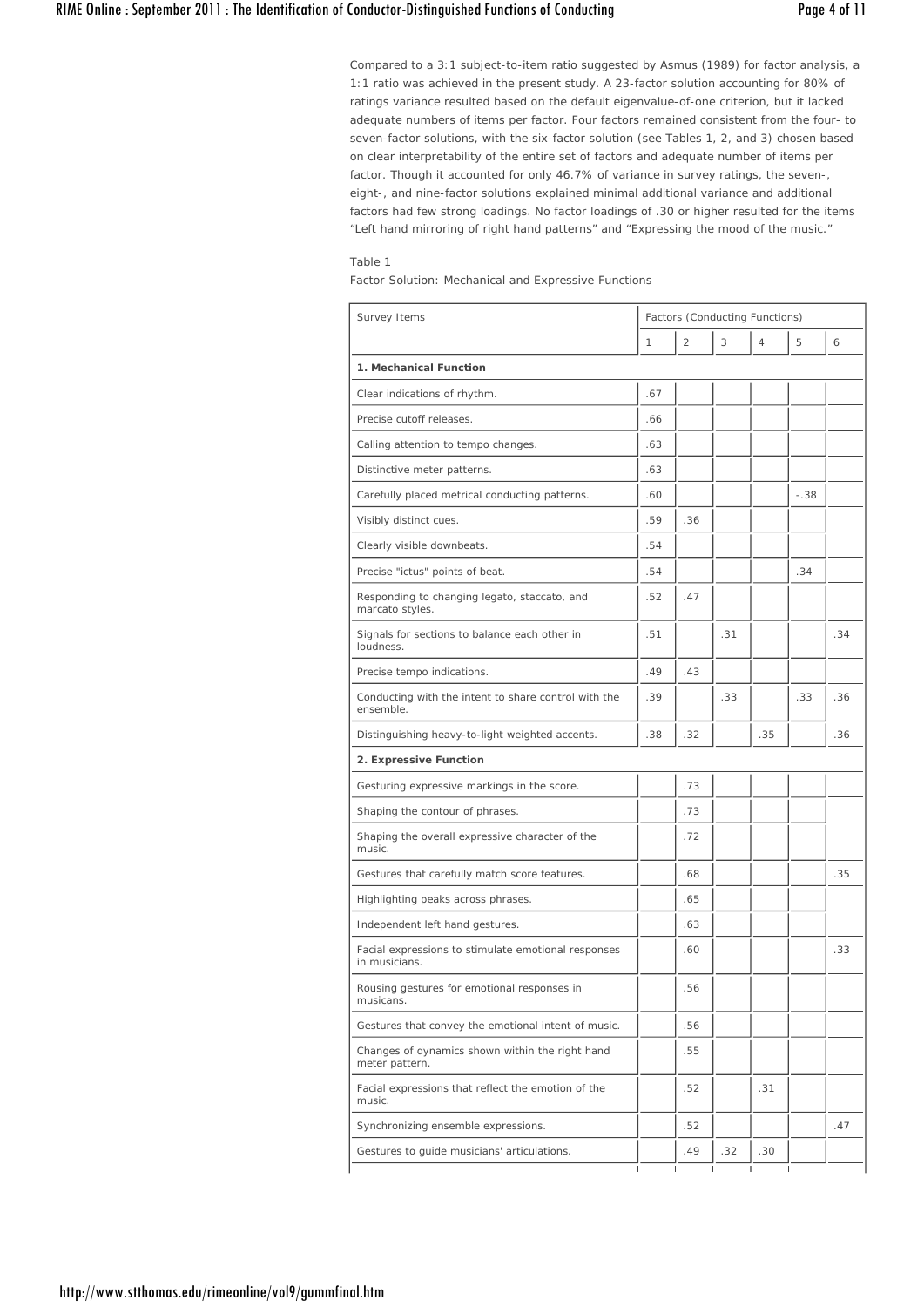# RIME Online : September 2011 : The Identification of Conductor-Distinguished Functions of Conducting Page 5 of 11

| Gestures to shape the resonant quality produced by<br>the ensemble.          |     | .48 | .32 |     | .37 |     |
|------------------------------------------------------------------------------|-----|-----|-----|-----|-----|-----|
| Gestures for accurate ensemble timing.                                       |     | .45 |     |     |     |     |
| Conducting from a sense of unity with the ensemble<br>rather than dominance. |     | .44 |     |     | .32 | .37 |
| Enthusiasm of gestures.                                                      |     | .44 |     | .33 |     | .30 |
| Keeping ensemble members synchronized.                                       | .37 | .43 |     |     |     |     |
| Gestures that ask and draw toward rather than<br>require to happen.          |     | .40 |     | .36 | .37 |     |
| Drawing out the flow of tone.                                                |     | .38 | .32 |     | .35 | .31 |
| Tracing the direction of tone desired from musicans.                         |     | .34 |     |     |     |     |
| Left hand changes of dynamics.                                               |     | .34 |     |     |     |     |

## Table 2

*Factor Solution: Motivational and Physical Technique Functions*

| Survey Items                                                                 | Factors (Conducting Functions) |                |     |     |     |     |
|------------------------------------------------------------------------------|--------------------------------|----------------|-----|-----|-----|-----|
|                                                                              | $\mathbf{1}$                   | $\overline{2}$ | 3   | 4   | 5   | 6   |
| 3. Motivational Function                                                     |                                |                |     |     |     |     |
| Maintaining eye contact with ensemble members.                               |                                |                | .67 |     |     |     |
| Circulating away from the podium as you conduct.                             |                                |                | .57 |     |     |     |
| Signaling reminders for musicians to use correct<br>techniques.              |                                |                | .56 |     |     |     |
| Visually modeling proper skills for musicians to copy<br>as they make music. |                                |                | .50 |     |     |     |
| Focusing ensemble attention with the eyes.                                   |                                |                | .46 |     |     |     |
| Pointing out when ensemble members' minds wander.                            |                                |                | .44 |     |     | .35 |
| Shifting your gaze to maintain ensemble members<br>alertness.                |                                |                | .44 |     |     |     |
| Expressive motions within the right hand meter<br>pattern.                   |                                | .41            | .44 |     |     |     |
| Gesturing to secure solid section entrances.                                 | .37                            |                | .39 |     |     |     |
| Honing gestures toward the ones that worked best in<br>rehearsal.            |                                |                | .34 |     |     |     |
| 4. Physical Technique Function                                               |                                |                |     |     |     |     |
| Depicting phsyical energy levels required of<br>musicans.                    |                                |                |     | .70 |     |     |
| Signaling the muscle strength needed to produce a<br>desired musical sound.  |                                |                |     | .67 |     |     |
| Directing the size of movements required of<br>musicans.                     | .30                            |                |     | .57 |     |     |
| Gestures to evoke a relaxed performance from<br>musicians.                   |                                | .33            |     | .55 |     | .43 |
| Gesturing new energy levels in musicians.                                    |                                | .39            |     | .54 |     |     |
| Mimicking the physical motions musicians need to do<br>as they make music.   |                                |                | .33 | .49 |     |     |
| Motions outside of typical conducting that match the<br>music.               |                                |                |     | .48 |     |     |
| Keeping gestures clever to keep the ensemble<br>spontaneous.                 |                                |                |     | .46 | .33 |     |
| Changing your physical energy level.                                         |                                |                |     | .45 | .32 |     |
| Maintaining a balanced stance that models healthy                            |                                |                |     | .44 |     |     |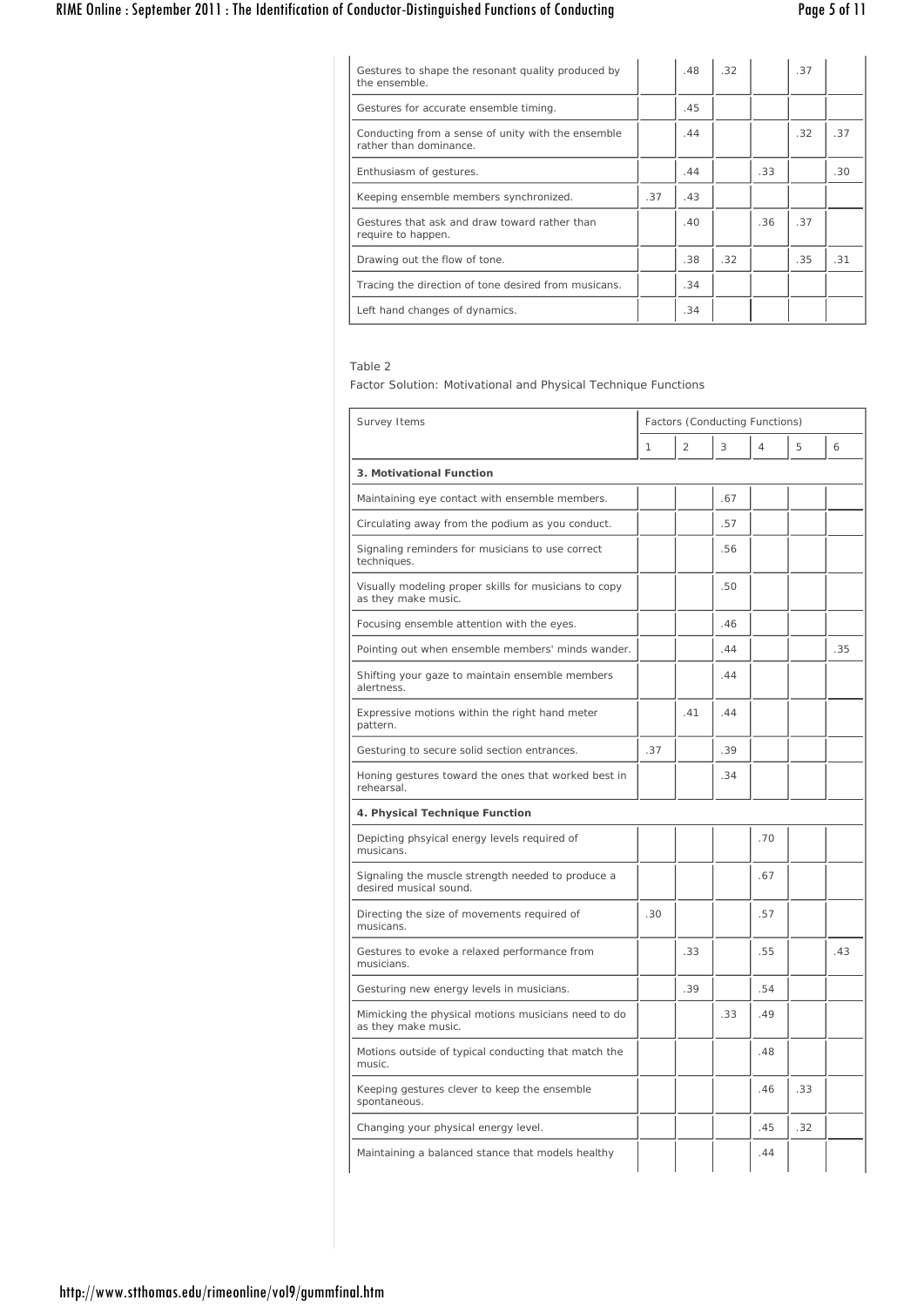## RIME Online : September 2011 : The Identification of Conductor-Distinguished Functions of Conducting Page 6 of 11

| performance technique.                                                 |  |     |  |
|------------------------------------------------------------------------|--|-----|--|
| Attention-getting facial expressions.                                  |  | .40 |  |
| Inventive right hand gestures that stray outside the<br>meter pattern. |  | .35 |  |

## Table 3

Factor Solution: Psychosocial and Unrestrained Tone Functions

| Survey Items                                                                | Factors (Conducting Functions) |                |     |     |     |     |
|-----------------------------------------------------------------------------|--------------------------------|----------------|-----|-----|-----|-----|
|                                                                             | 1                              | $\overline{2}$ | 3   | 4   | 5   | 6   |
| 5. Psychosoical Function                                                    |                                |                |     |     |     |     |
| Choosing gestures based on ensemble member ideas.                           |                                |                |     |     | .69 |     |
| Adapting expressions developed by ensemble<br>members into my conducting.   |                                |                |     |     | .63 |     |
| Derive gestures from a perspective of vulnerability<br>rather than control. |                                |                |     |     | .62 | .33 |
| Responding to creative expressions heard within the<br>ensemble.            |                                | .34            | .35 | .37 | .55 |     |
| Miming objects as metaphors to the music.                                   | .31                            |                |     |     | .48 |     |
| Helping ensemble members learn to conduct.                                  |                                |                | .31 |     | .47 |     |
| Sharing what your conducting means with the<br>ensemble.                    |                                | .31            |     |     | .46 | .45 |
| Having musicians mirror your conducting gestures<br>with their hands.       |                                |                | .30 |     | .43 |     |
| Exploring for gestures musicians react to best.                             |                                | .40            | .34 |     | .48 |     |
| Drawing from musicians' experiences for which<br>gestures to use.           |                                |                |     | .46 | .43 |     |
| Dramatizing the story in the music.                                         |                                |                |     | .34 | .40 | .33 |
| Putting ensemble members at the podium to conduct.                          |                                |                |     |     | .38 |     |
| Changing your phsyical conducting stance.                                   |                                |                |     |     | .34 |     |
| 6. Unrestrained Tone Function                                               |                                |                |     |     |     |     |
| Gestures for musicians to release tension in their<br>technique.            |                                |                |     |     |     | .77 |
| Motions to relieve tension in musicians' performance.                       |                                |                |     |     |     | .74 |
| Discontinuing gestures so musicians learn to function<br>on their own.      |                                |                |     |     |     | .68 |
| Providing expressions to reduce musician anxiety.                           |                                |                |     |     |     | .67 |
| Shaping the ensemble tone.                                                  |                                | .41            |     |     |     | .52 |
| Stopping conducting for musicians to develop their<br>own internal tempo.   |                                |                | .41 |     |     | .52 |
| Minimizing motion so musicians learn to follow each<br>other's influences.  |                                |                |     |     |     | .51 |
| Conducting stances that energize musicians.                                 |                                |                |     | .36 |     | .43 |
| Working to keep gestures fresh and unexpected.                              |                                | .34            |     | .31 |     | .37 |
| Depicting the weight of the ensemble's sound.                               |                                | .32            |     |     |     | .33 |
| Left hand mirroring of right hand patterns.                                 |                                |                |     |     |     |     |
| Expressing the mood of the music.                                           |                                |                |     |     |     |     |

Note: Factor loadings less than .30 are omitted

## **Discussion**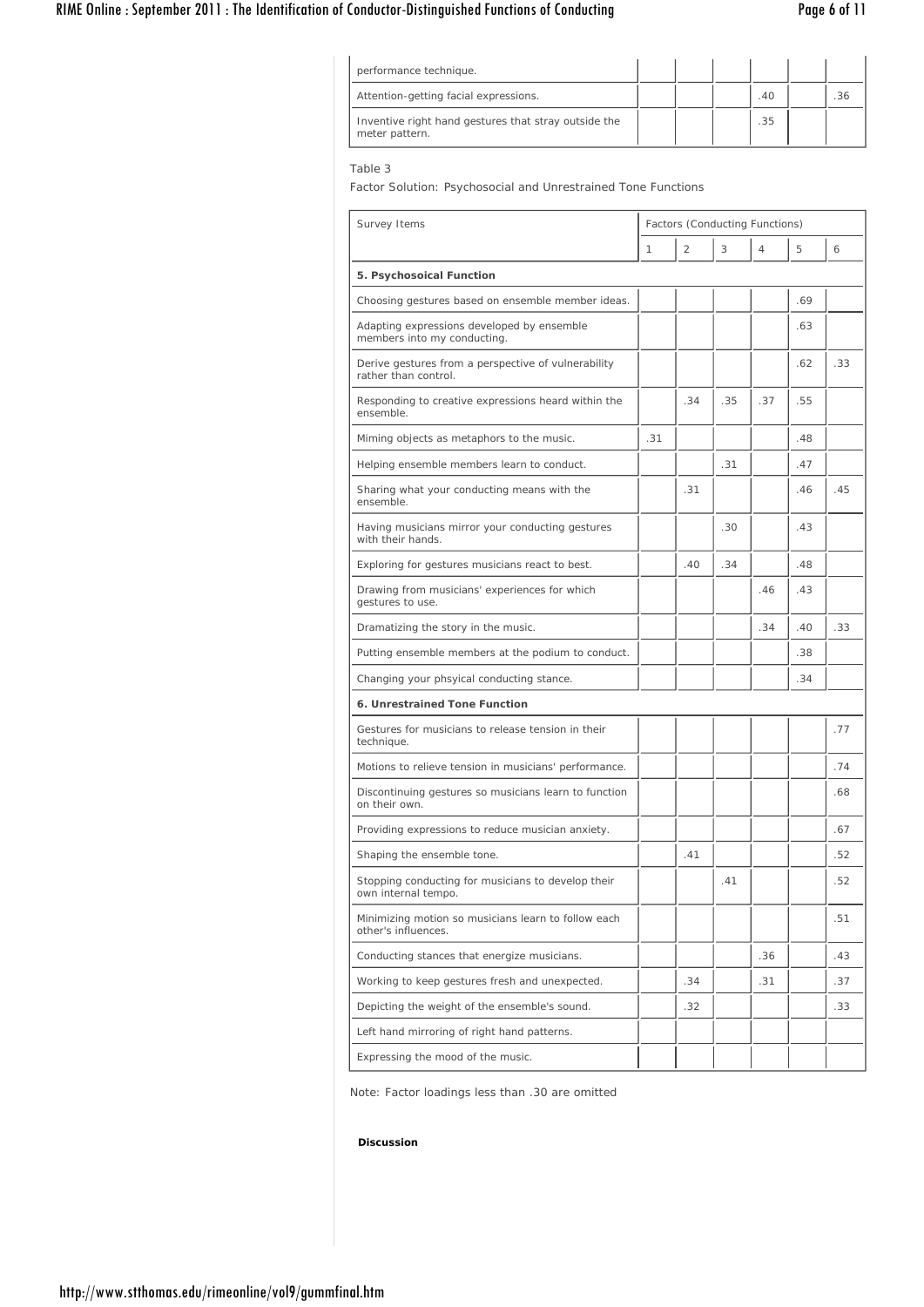The purpose of the present study was to identify whether conductors distinguish functions of conducting similarly to those implied in previous research. Evidence supports reasonable success in achieving the purpose and objectives of the study, with (a) highly reliable ratings by participants in three different geographic regions, (b) the identification of global factors as distinguished by a representative though relatively small sample of conductors, (c) interpretability of meaningful functions for each factor, and (d) corroboration of five conducting functions implied in previous research and identification of a viable sixth function previously not separately asserted.

Two functions that are traditionally associated with conducting (Bergee, 2005; Boardman, 2000; Chapman, 2008; Manfredo, 2008; Wöllner & Auhagen, 2008) were verified: a Mechanical Precision Function and an Expressive Function that serve to communicate different sets of characteristics in the musical score. Four nontraditional functions that focus beyond the music to address musicians also resulted:

1. A Motivational Function that aims to heighten musicians' mental focus, and corroborates research of magnitude or intensity of conductor behavior (Byo, 1990; Yarborough, 1975) and music teaching style (Gumm, 1993);

2. A Physical Technique Function that directs musicians' range and energy of motion, and corroborates a previously proposed technical function (Manternach, 2009) and an assortment of gestures previously associated with performance technique (Chagnon, 2001; Fuelberth, 2004; Manternach, 2009);

3. A Psychosocial Function that facilitates shared influence between a conductor and ensemble musicians, and corroborates research of ensemble collaboration (Chagnon, 2001; Cofer, 1998; Sharlow, 2006; Toney, 2000); and

4. An Unrestrained Tone Function that releases tension and control for musicians to unify their tone and tempo independent of the conductor, and comprises a subset of items previously associated with performance technique (Chagnon, 2001; Fuelberth, 2004; Manternach, 2009).

Overall, results indicate that the conductors who participated in this study did distinguish conducting functions out of an array of distinct behaviors and issues, and that the functions they distinguished are similar to those implied in previous research. This suggests that previous research of conducting has advanced along lines that are meaningful to student and experienced conductors and has broadened and deepened the understanding of conducting beyond traditional lines of mechanics and expression. The six functions bring new clarity to the trends of conducting research and present a potential new standard for the art of conducting, with further research first required to evaluate the construct validity of these functions.

The overall findings of the present study can be interpreted two ways. First is that traditional music-related functions of conducting do not represent the full extent of a conductor's attention and effort in conducting. Beyond the musical score, a conductor also attends to the musicians making the music—alerting them, guiding their physical performance, collaborating with them toward a mutual interpretation, and freeing them to release a beautiful tone. An alternative interpretation is that results are a reflection of divergent "schools" or "camps" of conducting practices, camps made evident in the varying trends of previous research. Additional research is suggested to investigate conductors' functional priorities and why they come to differ, particularly conductors who may pay attention to mechanics or expression to a lesser degree than other functions.

The relatively small subject-to-variable ratio was a potentially critical problem in the research. Given the sizable number of conducting issues gleaned from the research and represented in the survey, a moderate return rate was anticipated; even so, a low return rate occurred consistently at all three university data collection sites, with multiple reminders failing to attract an adequate number of additional volunteers. Monetary or other incentives may have been helpful in the study, but would have limited the sample to a smaller, affordable number of invitees with no guarantee of a higher total return given the tediousness of the survey. Be that as it may, the corroborating results suggest that the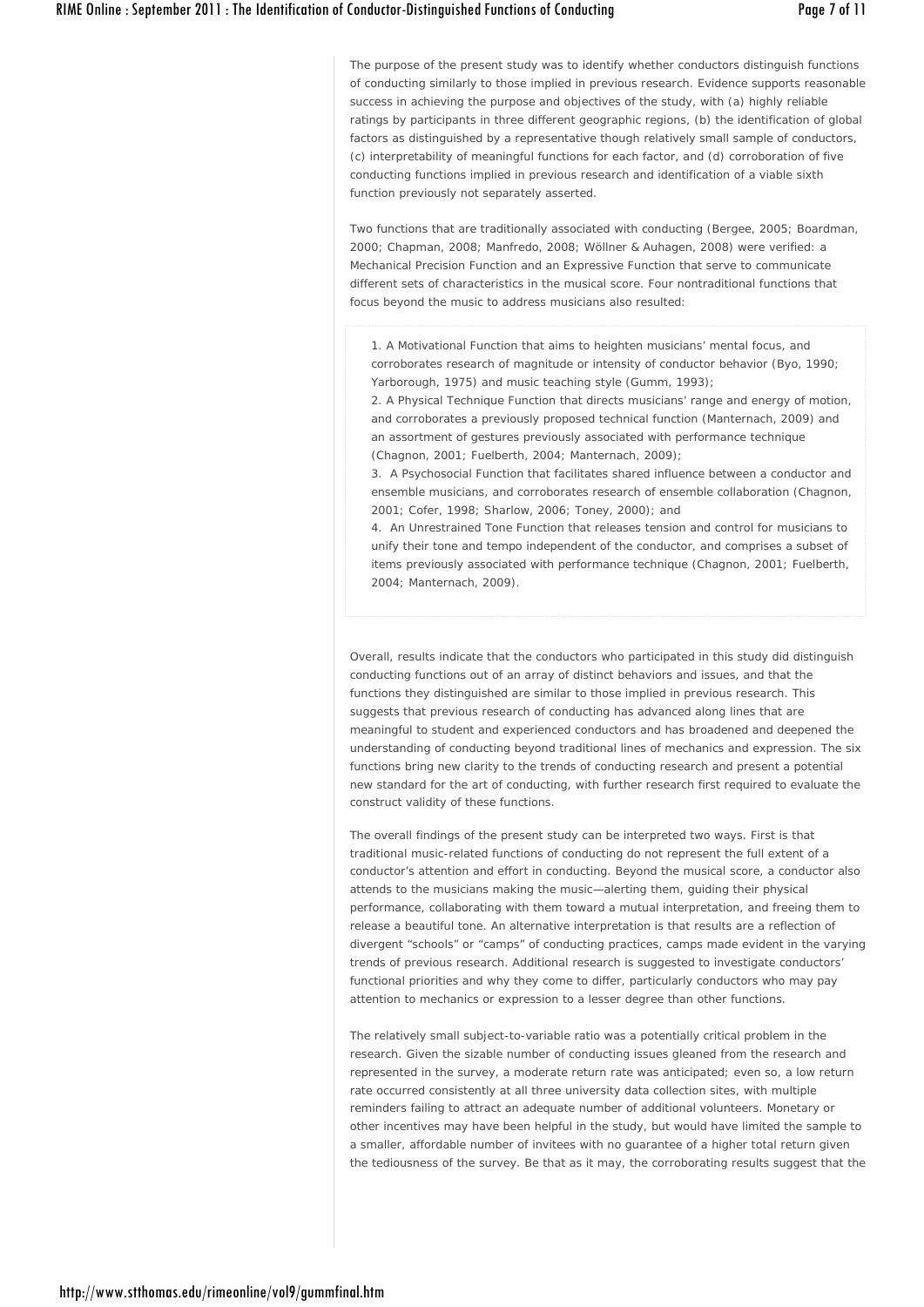sample's wide range of experience in years, ensemble types, and ensemble age levels was a sampling strength that offset this sampling problem. The size of sample likely generated insufficient variance for a tenable eigenvalue-of-one solution, but the variance obtained with the representatively diverse sample was sufficient for other criteria to indicate a viable solution. Future research of conducting functions has the advantage of a smaller number of variables and shorter survey based on results of the present study.

Apart from the general finding that conductors distinguish functions similarly to those implied in research, the most unique and unexpected discovery is the division of performance technique issues into a Physical Technique Function and an Unrestrained Tone Function. This division reveals opposing aims in conducting: to control energy, strength, and motion versus to release tension, anxiety, and control of tone and tempo. The division led to the discovery of similar contrasts in the set of functions—to control precise mechanics versus to release emotional and musical expression, and to control attention by the conductor's intense motivation versus to share control with musicians. Future research is suggested to explore how conductors, conducting instructors, and conducting students balance these opposing patterns of control and release.

Future research is suggested to develop reliable and valid measures of conducting functions. In the present study, a sufficient number of potential items was associated with each factor to serve as a basis for future measurement refinement. Apart from the highest-loading items, cross loadings help identify ambiguities that can be clarified into more clearly distinguishing survey items. For example, results for "Precise tempo indications" point out an ambiguity between tempo as a matter of mechanical precision and plural indications of tempo as a matter of expression; likewise for "Responding to changing legato, staccato, and marcato styles," articulation styles can be a matter of mechanical precision and then again the list of styles implies changing expressions. In another example, the cross loading on "Conducting with a sense of unity with the ensemble rather than dominance" suggests an ambiguity between the ensemble unity required in producing an unrestrained tone and the non-dominance of psychosocial collaboration. However, cross loading items for which separate issues cannot be identified, such as "Enthusiasm of gestures" or "Dramatizing the story in the music," should be omitted from future measurement development, as they would be least useful in distinguishing one function from another. The focus of future measurement development should be to determine items that most clearly distinguish each function. Likewise, low loadings across all factors for two items, "Left hand mirroring of right hand patterns" and "Expressing the mood of the music," make it most obvious not to use these items in future measurement development, though it does not leave out the possibility that they may serve functions not adequately represented in the survey items derived from previous research. Further investigation of conductors' intentions behind two-handed pattern mirroring and expressions of mood is suggested.

In conclusion, what is suggested by this research is more essential than the lengthy list of nonverbal conducting behaviors and issues with which this study started—it points to a potential way to streamline the learning, improvement, and practice of conducting within a smaller, more purposeful set of functions. A significant implication for experienced conductors, conducting instructors, and student conductors is the need to pay attention beyond the musical score to also address specific attributes in musicians—their mental alertness, technique, collaborative influence on conducting, and unrestrained release of tone. Also significant is the clear interplay pointed out between the control and release of musical properties, physical effort, and social influence, and a new awareness of the functional benefits and drawbacks of each opposing choice. The six functions provide a more effective framework especially for music educators by establishing clear and distinctive ways to focus students toward a wider variety of curricular areas, all managed without a word within the nonverbal art of conducting.

#### **References**

Asmus, E. P. (1989). Factor analysis: A look at the technique through the data of Rainbow. *Bulletin of the Council for Research in Music Education*, *101*, 1 – 29.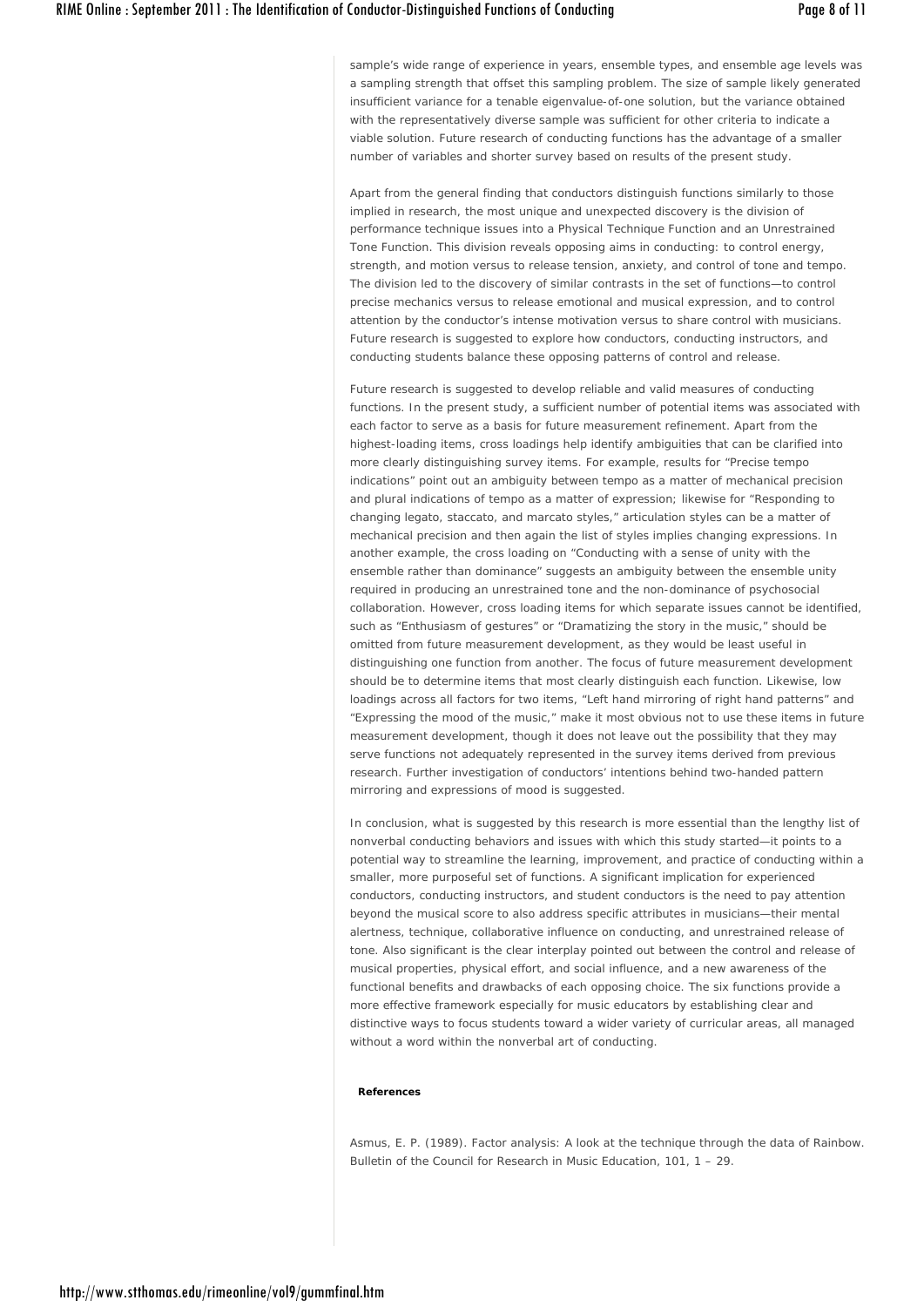Baker, A. (1992). *Creating conductors: An analysis of conducting pedagogy in American higher education*. Unpublished doctoral dissertation, Stanford University.

Bergee, M. J. (2005). An exploratory comparison of novice, intermediate, and expert orchestral conductors, *International Journal of Music Education*, *23*(1), 23 – 36.

Berz, W. L. (1983). *The development of an observation instrument designed to classify specific nonverbal communication techniques employed by conductors of musical ensembles*. Unpublished doctoral dissertation, Michigan State University.

Boardman, S. (2000). *A survey of the undergraduate instrumental conducting course in region seven of the National Association of Schools of Music*. Unpublished doctoral dissertation, University of Georgia.

Byo, J. L. (1990). Recognition of intensity contrasts in the gestures of beginning conductors. *Journal of Research in Music Education*, *38*(3), 157 – 163.

Chagnon, R. (2001). *A comparison of five choral directors' use of movement to facilitate learning in rehearsals*. Unpublished doctoral dissertation, University of Arizona.

Chapman, C. C. (2008). *An investigation of current instruction practices for the undergraduate instrumental conducting student concerning left hand technique and facial gestures*. Unpublished doctoral dissertation, University of Washington.

Cofer, S. R. (1998). Effects of conducting-gesture instruction on seventh-grade band students' performance response to conducting emblems. *Journal of Research in Music Education*, *46*(3), 360 – 373.

Conable, B. & Conable, B. (2000). *What every musician needs to know about the body: The practical application of body mapping & the Alexander Technique to making music*. Portland, OR: Andover Press.

Dickson, J. H. (1992). The training of conductors through the methodology of kinesthetics. *The Choral Journal*, *32*(8), 5 – 20.

Feldenkrais, M. (1972). Awareness through movement: Health exercises for personal growth. New York: Harper & Row.

Fried, E. (2001). Using body language to express the music in conducting. *American String Teacher*, *51*, 68 – 70.

Fuelberth, R. J. Vieth (2004). The effect of various left hand conducting gestures on perceptions of anticipated vocal tension in singers. *International Journal of Research in Choral Singing*, *2*, 27 – 38,

http://www.choralresearch.org/volumetwo/ijrcs2\_1\_fuelberth.html (Accessed June 20, 2009).

Gambetta, C. L. (2005). *Conducting outside the box: Creating a fresh approach to conducting gestures through the principles of Laban Movement Analysis*. Unpublished doctoral dissertation, University of North Carolina at Greensboro.

Gibala-Maharidge, M. (2005). *The evolution of the choral conducting profession in the twentieth-century: Conducting methods as written testimonies*. Unpublished doctoral dissertation, University of California, Santa Barbara.

Grechesky, R. N. (1985). *An analysis of non-verbal and verbal conducting behaviors and their relationships to expressive musical performance*. Unpublished doctoral dissertation, University of Wisconsin–Madison.

Gumm, A. J. (1993). The development of a model and assessment instrument of choral music teaching styles. *Journal of Research in Music Education*, *41,* 181 – 199.

Holt, M. M. (1992). *The application to conducting and choral rehearsal pedagogy of Laban effort/shape and its comparative effect upon style in choral performance*. Unpublished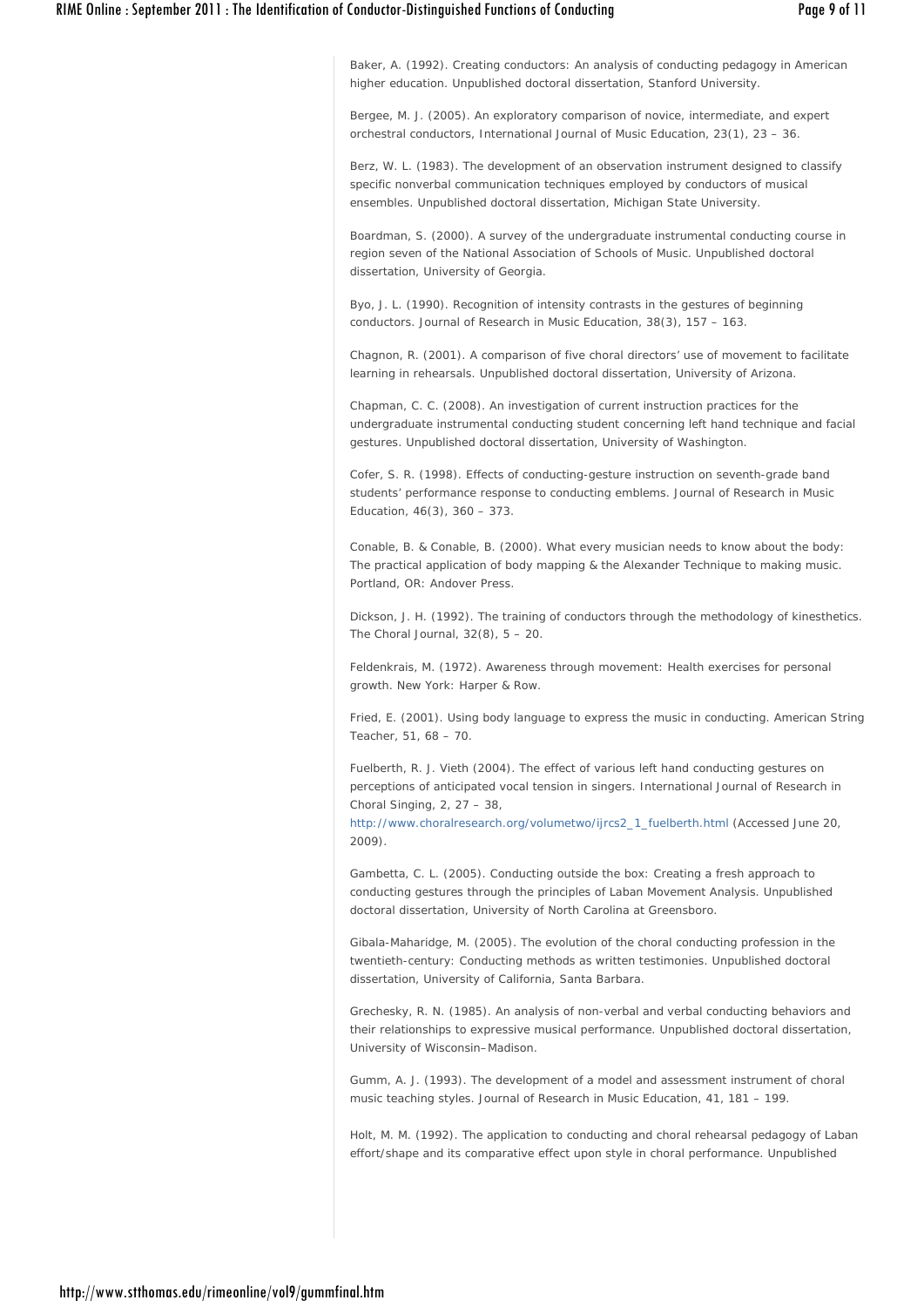doctoral dissertation, University of Hartford.

Krudop, D. W. (2003). *The examination of the use of kinesics in eliciting expressive ensemble response and its application in an undergraduate choral conducting curriculum*. Unpublished doctoral dissertation, Shenandoah Conservatory.

MacKay, G. (2008). Mimes and conductors: Silent artists. *Music Educators Journal*, *94*(5),  $22 - 28$ 

Manfredo, J. (2008). Factors influencing curricular content for undergraduate instrumental conducting courses. *Bulletin of the Council for Research in Music Education*, *175*, 43 – 557.

Manternach, J. N. (2009). *The effect of conductor head and shoulder movement and preparatory gesture direction on upper body movement of individual singers*. Unpublished masters thesis, University of Kansas.

Mathers, A. (2009). The use of gestural modes to enhance expressive conducting at all levels of entering behavior through the use of illustrators, affect displays and regulators. *International Journal of Music Education*, *27*, 143 –153.

O'Bryant, D. K (2006). *A philosophy of communication for the modern orchestral conductor*. Unpublished doctoral dissertation, Arizona State University.

Plaag, J. F. (2006). *An overview on and recommendations on expressivity in conducting pedagogy*. Unpublished doctoral dissertation, University of Houston.

Roshong, J. C. (1978). *An exploratory study of nonverbal communication behaviors of instrumental music conductors*. Unpublished doctoral dissertation, Ohio State University.

Running, D. J. (2008). *Conductor as actor: A collaborative method for training conductors through dynamic muscularity*. Unpublished doctoral dissertation, University of Minnesota.

Seddon, J. T., IV (2007). *The development of a criterion reference rating instrument for the evaluation, teaching and training of undergraduate conductors*. Unpublished doctoral dissertation, University of Hartford.

Sharlow, D. L. (2006). *Building common ground: An investigation of choral conductors' definition of community within a choral ensemble*. Unpublished doctoral dissertation, University of Missouri-Kansas City.

Toney, H., Jr. (2000). *Expressive ensemble conducting and performing: A qualitative case study of one conductor's practice*. Unpublished doctoral dissertation, University of Illinois at Urbana-Champaign.

Wis, R. M. (1993). *Gesture and body movement as physical metaphor to facilitate learning and to enhance musical experience in the choral rehearsal*. Unpublished doctoral dissertation, Northwestern University.

Wöllner, C., & Auhagen, W. (2008). Perceiving conductors' expressive gestures from different visual perspectives: An exploratory continuous response study. *Music Perception*, *26*(2), 129 – 143.

Yarborough, C. (1975). Effect of magnitude of conductor behavior on students in selected mixed choruses. *Journal of Research in Music Education*, *23*, 134 – 146.

## **About the Authors**

Alan J. Gumm is Professor of Music Education at Central Michigan University, and previously taught at McPherson College, Ithaca College, and in public schools in Kansas. He holds a PhD in music education from University of Utah, a MM from Fort Hays State University, and a BA in music education from McPherson College. He is author and editor of books published by Meredith Music, and has articles published in *Journal of Research* in